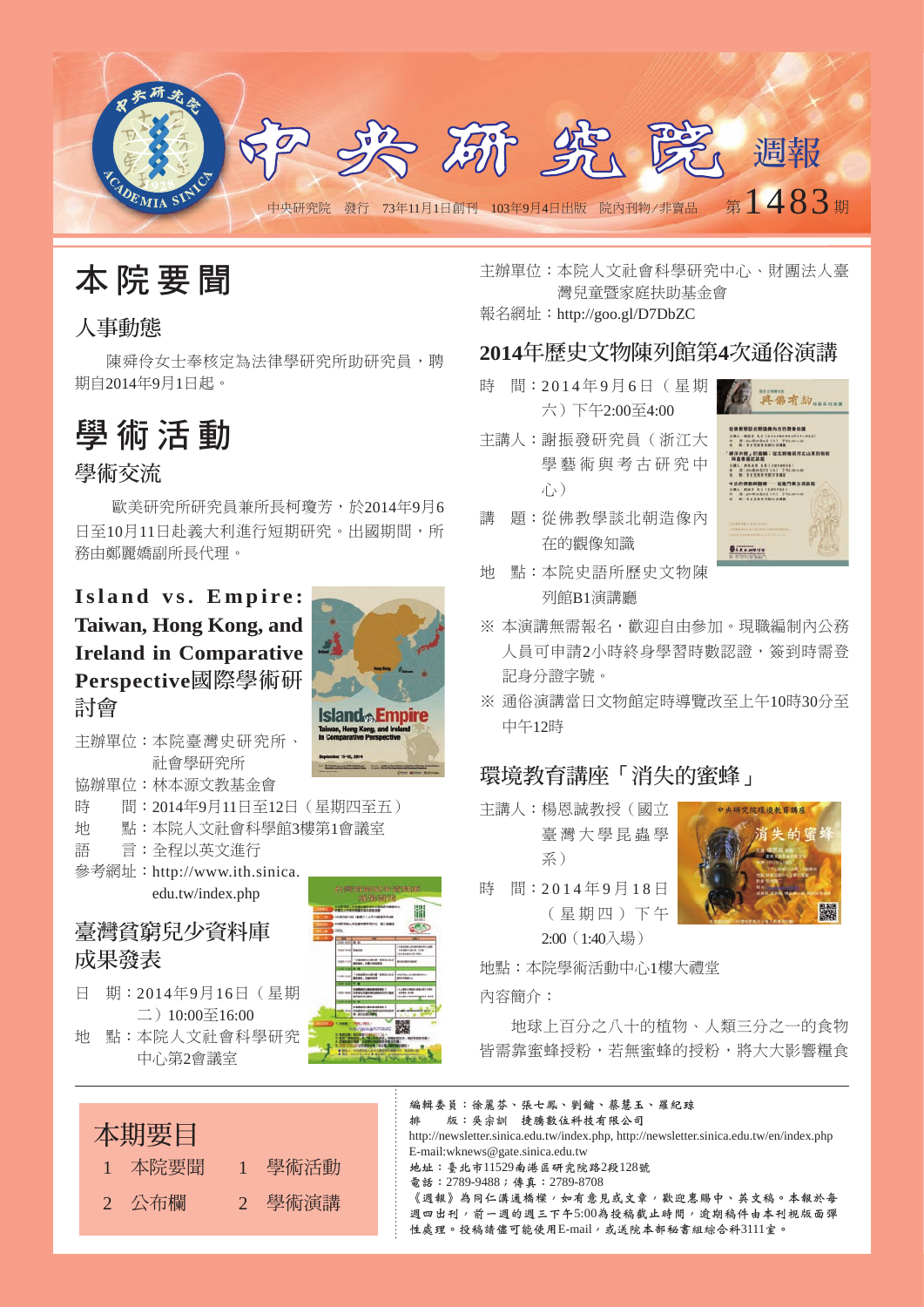生產,顯見蜜蜂與人類生存息息相關。

自1994年起,全球陸續出現大量蜜蜂消失危機,研究指出這樣的現象被稱作蜂群衰竭失調(colony collapse disorder, CCD), 本次講座將透過臺大昆蟲系楊恩誠教授解說,瞭解蜜蜂消失的原因。 報名網址:http://ppt.cc/QujA ,或至總務組環安衛小組網頁「最新消息」點選報名網址。 本演講可認證2小時環境教育時數及公務人員終身學習時數。

洽詢專線:2789-9591。

# 公 布 欄

### 本院免費癌症篩檢活動公告

歡迎同仁及眷屬報名此健檢活動,詳細內容如下:

- 一、檢查日期及時間:
	- 2014年9月19日(星期五)和9月26日(星期五)上午9:00至11:30
- 二、檢查地點:本院醫務室和綜合體育館1樓場地
- 三、檢查項目:
	- (一)婦女子宮頸抹片檢查(限年齡30歲以上,每年受檢1次)
	- (二)乳房X光攝影預約(限年齡45-70歲之女性,每2年受檢1次)
	- (三)大腸直腸癌篩檢(限年齡50-75歲,性別不拘,每2年受檢1次)
	- (四)測量血壓、血糖、血膽固醇及尿酸篩檢(限設籍台北市之市民,年齡40歲以上,每年受檢1次)
	- (五)市民健康卡發放與集點(限設籍台北市之市民)
- 四、主辦單位:

臺北市南港區健康服務中心(原南港區衛生所)及中研院醫務室

五、報名方式:

婦女子宮頸抹片檢查及乳房X光攝影項目之受檢者需於9月17日(星期三)前逕向醫務室報名及安排受檢時間 (醫務室電話: 2789-9437), 其餘項目於受檢時間內當場報名即可。

- 六、注意事項:
	- (一)受檢者請攜帶身分證和健保IC卡,檢查結果將由醫院個別寄達受檢人。
	- (二)參加婦女子宮頸抹片檢查者,當日盡可能著裙裝以利受檢。(受檢者須注意:1.不要沖洗陰道。2.避免 盆浴。3.勿放置塞劑。4.前一夜不要有性行為。5.避開月經期間。)
	- (三)欲參加婦女子宮頸抹片檢查及乳房X光攝影之受檢者應事先報名,以免現場備品不足無法受檢;其餘項 目均可於受檢日該時段內隨到隨辦。

## 學 術 演 講

|                   | 時間    |                                     | 點 |                           | 講                                                                | 員 |                                                                  |                                            | 講           | 題                                                                           |                            |
|-------------------|-------|-------------------------------------|---|---------------------------|------------------------------------------------------------------|---|------------------------------------------------------------------|--------------------------------------------|-------------|-----------------------------------------------------------------------------|----------------------------|
|                   |       |                                     |   | 數                         | 理                                                                | 科 | 壆                                                                | 組                                          |             |                                                                             |                            |
|                   |       | 09/05(五) 11:00 化學所A108會議室           |   |                           | Dr. Atsushi Takahara<br>(Kyushu Univ., Japan)                    |   |                                                                  | (Organic/Inoriganic) Hybrids<br>Halloysite |             | Design and Characterization of<br>from Natural Inorganic Nanotube           | 尤嘯華<br>副研究員                |
| $09/05$ ( $\pm$ ) | 14:30 | 天文數學館1203室<br>(臺大院區)                |   | Dr. Chihway Chang         |                                                                  |   | Mapping the Universe - Weak<br>Lensing Maps with the Dark Energy |                                            | 謝宏立<br>助研究員 |                                                                             |                            |
|                   |       |                                     |   | (ETH Zürich, Switzerland) |                                                                  |   | Survey and beyond                                                |                                            |             | 蘇游琯<br>助研究員                                                                 |                            |
|                   |       | 09/09(二) 14:30 天文數學館1203室<br>(臺大院區) |   |                           | Dr. Yu-Yen Chang<br>(Max Planck Inst. for<br>Astronomy, Germany) |   |                                                                  | and WISE                                   |             | <b>Stellar Masses and Star Formation</b><br>Rates for 1M Galaxies from SDSS | 謝宏立<br>助研究員<br>蘇游垣<br>助研究員 |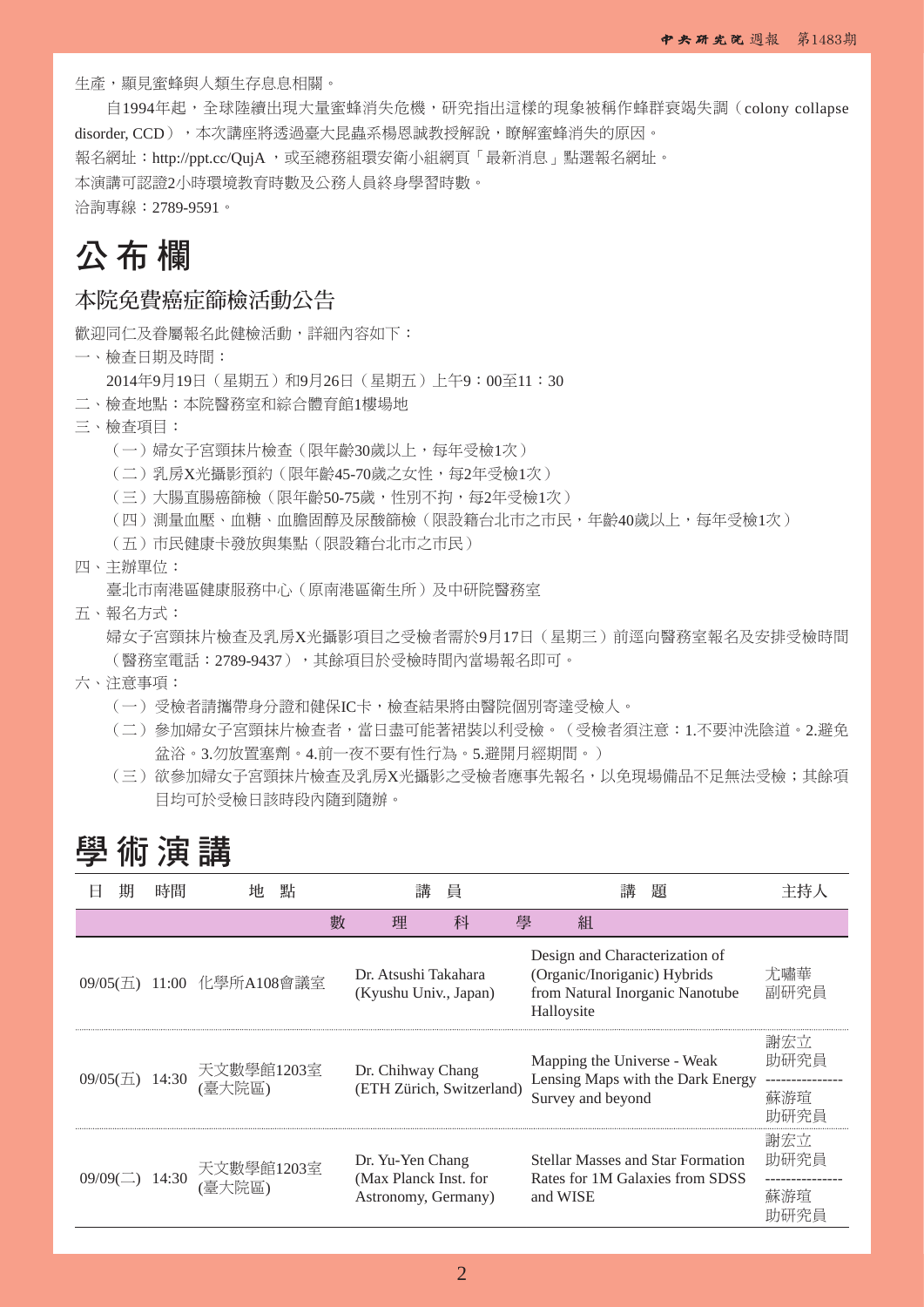|              |       | 09/16(二) 15:30 化學所A108會議室 | Dr. Ken Ohmori<br>(Tokyo Inst. of<br>Technology, Japan) |                           |   | Total Synthesis of Polycyclic<br>Natural Products Based on the<br>Stereochemical-relay Strategy |                                                                                           |                                                                                                         | 王正中<br>助研究員  |
|--------------|-------|---------------------------|---------------------------------------------------------|---------------------------|---|-------------------------------------------------------------------------------------------------|-------------------------------------------------------------------------------------------|---------------------------------------------------------------------------------------------------------|--------------|
|              |       | 生                         | 命                                                       | 科                         | 學 | 組                                                                                               |                                                                                           |                                                                                                         |              |
|              |       | 09/05(五) 11:00 細生所2樓會議室   | 曹德安教授<br>(輔英科技大學)                                       |                           |   | Cancer Cell                                                                                     |                                                                                           | Simutanously Blockade Wnt and<br>NFkappaB Pathway to Suppress                                           | 吳漢忠<br>研究員   |
|              |       | 09/05(五) 11:00 生化所114室    | 白珮瑾博士<br>(香港科技大學)                                       |                           |   |                                                                                                 | Protein Mass Spectrometry:<br>from Primary Structure to<br><b>Conformational Analysis</b> |                                                                                                         | 林俊宏<br>研究員   |
|              |       | 09/10(三) 11:00 細生所1樓演講廳   | Dr. Chun-Chao Wang                                      | (Univ. of Virginia, USA)  |   | Epithelia                                                                                       | Heterogeneous Single-cell<br>Regulation of Normal and                                     | <b>Transformed Basal-like Breast</b>                                                                    | 謝道時<br>特聘研究員 |
|              |       | 09/11(四) 11:00 分生所1樓演講廳   | Dr. Chia-Ling Tu<br>Francisco, USA)                     | (Univ. of California, San |   |                                                                                                 | <b>Epidermal Differentiation</b>                                                          | The Calcium-Sensing Receptor and                                                                        | 鍾邦柱<br>特聘研究員 |
|              |       | 09/11(四) 11:00 生醫所B1B會議室  | Dr. Grace Y. Sun                                        | (Univ. of Missouri, USA)  |   | Microglial Cells                                                                                |                                                                                           | Insights on the Oxidative and Anti-<br>Oxidative Signaling Pathways in                                  | 林天南<br>研究員   |
|              |       | 09/12(五) 11:00 生醫所B1C會議室  | Dr. Koichi Kato<br>(Nagoya City Univ.,<br>Japan)        |                           |   |                                                                                                 |                                                                                           | Structural Views of Physiological<br>and Pathological Roles of Glycans                                  | 黃太煌<br>特聘研究員 |
| $09/12(\pm)$ | 15:00 | 跨領域科技研究大樓1<br>樓演講廳        | 夏翔柯博士<br>(多樣中心)                                         |                           |   | Corals                                                                                          |                                                                                           | Frail Babies Confused Juveniles<br>and Troubled Adults - Effects of<br>Changing Seawater Temperature on | 陳昭倫<br>研究員   |
|              |       | 09/15(一) 11:00 生醫所B1B會議室  | 莊德茂博士<br>(National Institutes of<br>Health, USA)        |                           |   |                                                                                                 | <b>Induced Pathophysiology</b>                                                            | Potential Roles of HDAC Inhibitors<br>in Mitigating Brain Ischemia-                                     | 林天南<br>研究員   |
|              |       | 09/15(一) 15:00 植微所A134會議室 | Dr. Chentao Lin<br>Angeles, USA)                        | (Univ. of California, Los |   |                                                                                                 | Inactivates Cryptochromes?                                                                | How Blue Light Activates and                                                                            | 吳素幸<br>研究員   |
|              |       | 文<br>人                    | 及                                                       | 社<br>會                    |   | 科                                                                                               | 學                                                                                         | 組                                                                                                       |              |
|              |       | 09/04(四) 12:00 民族所2319會議室 | 李永隆助理教授<br>(廈門大學)                                       |                           |   |                                                                                                 | 1986迄今越南政治系統                                                                              |                                                                                                         | 張雯勤<br>副研究員  |
|              |       | 09/05(五) 14:00 人社中心第1會議室  | 洪志遠先生<br>(國立清華大學)                                       |                           |   |                                                                                                 |                                                                                           | Anita Rao / Online Content Pricing:<br><b>Purchase and Rental Markets</b>                               |              |
|              |       | 09/09(二) 14:30 經濟所B110會議室 | Dr. Piin-hueih Chiang                                   | (National Chengchi Univ.) |   |                                                                                                 | Options Approach                                                                          | Identification of a Duopoly: A Real                                                                     | 許育進<br>助研究員  |